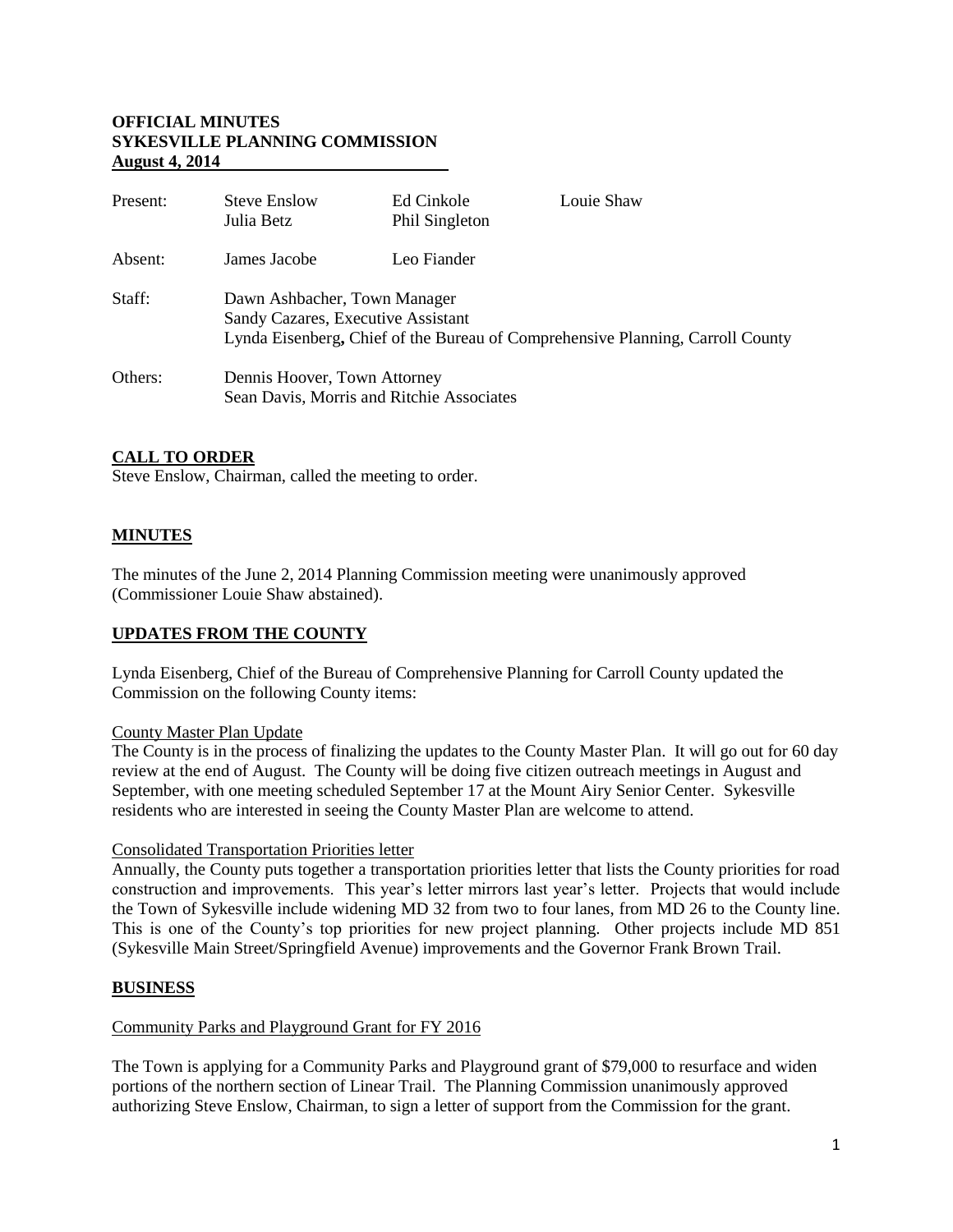### Master Plan Amendment for Warfield

Sean Davis and Dennis Hoover were present to provide initial thoughts on revising the Town Master Plan regarding Warfield.

A draft schedule for the Master Plan Amendment and Zoning Ordinance Amendment processes was presented. The schedule will include the following:

- The September Planning Commission meeting has been moved from September 1 to Tuesday, September 2, 2014.
- The November Planning Commission meeting has been moved from November 3 to Tuesday, November 4.
- Additional Planning Commission workshops have been added on Tuesday, August 19, Tuesday, September 16, and Monday, October 20.

An updated schedule will be provided at the next Planning Commission workshop on August 19.

Mr. Davis also presented three fundamental steps in the Master Plan update process:

- 1. Build on the existing "Planned Employment Center" from the current Master Plan. Adjust language for clarity and add description of residential uses permitted.
- 2. Update the existing Comprehensive Plan for consistency with the text on Planned Employment Center.
- 3. Comb through remaining Master Plan text and exhibits to validate references to the Warfield property.

Ms. Eisenberg, Carroll County's Chief of the Bureau of Comprehensive Planning, asked that any maps/data needed from the County GIS Department should be requested as soon as possible.

# **OTHER**

#### Miscellaneous Town Updates

Dawn Ashbacher, Town Manager, provided updates on the following Town items:

SHA MD 851 Streetscape Concept Update – The Town estimates that around the first of the year the project design should be moving more quickly. The Mayor and Town Council would like pedestrian lighting the entire distance of the project. Commissioner Cinkole suggested that the Town retain a third party consultant to oversee the process and assist the Town with the planning of this project. This would help to ensure that the Town's interests are represented at least during the plan review process.

South Branch Park – The Town in conjunction with Howard County hopes to have the playground and pavilion installed by Labor Day. A ribbon cutting is being planned. A site plan for the parking lot is being worked on as well.